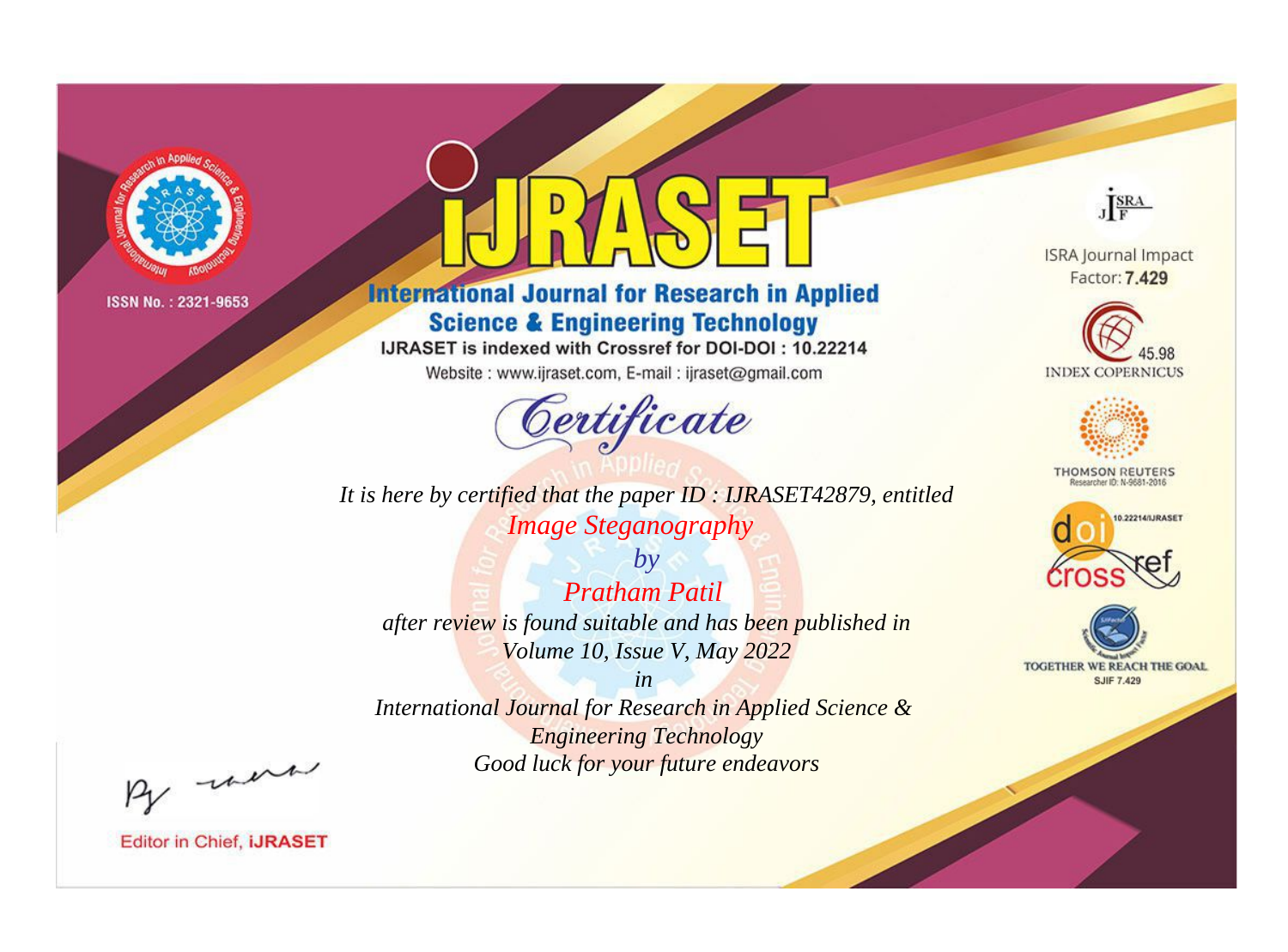

# **International Journal for Research in Applied Science & Engineering Technology**

IJRASET is indexed with Crossref for DOI-DOI: 10.22214

Website: www.ijraset.com, E-mail: ijraset@gmail.com



It is here by certified that the paper ID: IJRASET42879, entitled **Image Steganography** 

 $b\nu$ **Joshil Sonawane** after review is found suitable and has been published in Volume 10, Issue V, May 2022

 $in$ International Journal for Research in Applied Science & **Engineering Technology** Good luck for your future endeavors



**ISRA Journal Impact** Factor: 7.429





**THOMSON REUTERS** 



TOGETHER WE REACH THE GOAL **SJIF 7.429** 

By morn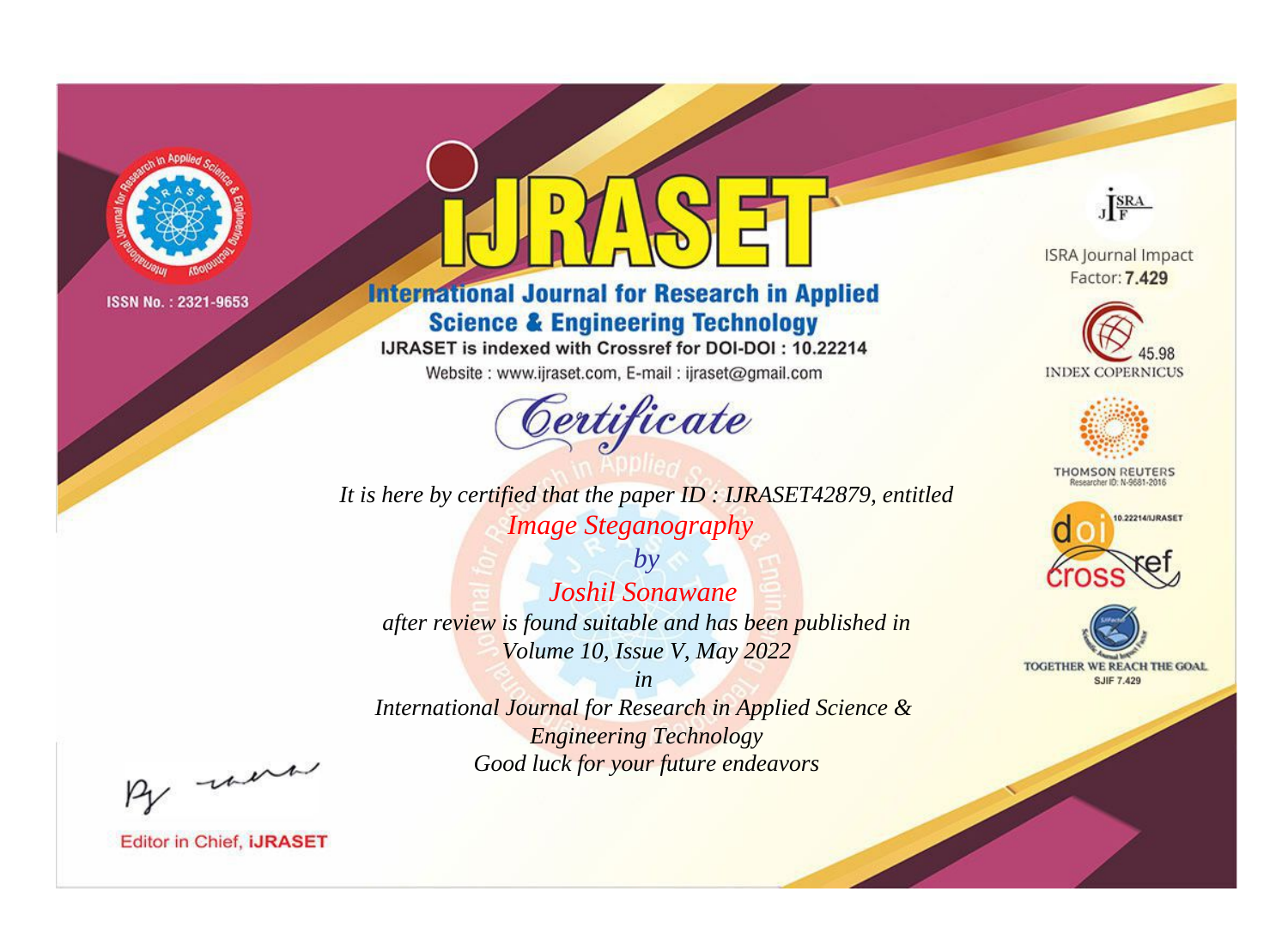

# **International Journal for Research in Applied Science & Engineering Technology**

IJRASET is indexed with Crossref for DOI-DOI: 10.22214

Website: www.ijraset.com, E-mail: ijraset@gmail.com



*It is here by certified that the paper ID : IJRASET42879, entitled Image Steganography*

*by Tejas More after review is found suitable and has been published in Volume 10, Issue V, May 2022*

*in International Journal for Research in Applied Science & Engineering Technology Good luck for your future endeavors*



**ISRA Journal Impact** Factor: 7.429





**THOMSON REUTERS** 





By morn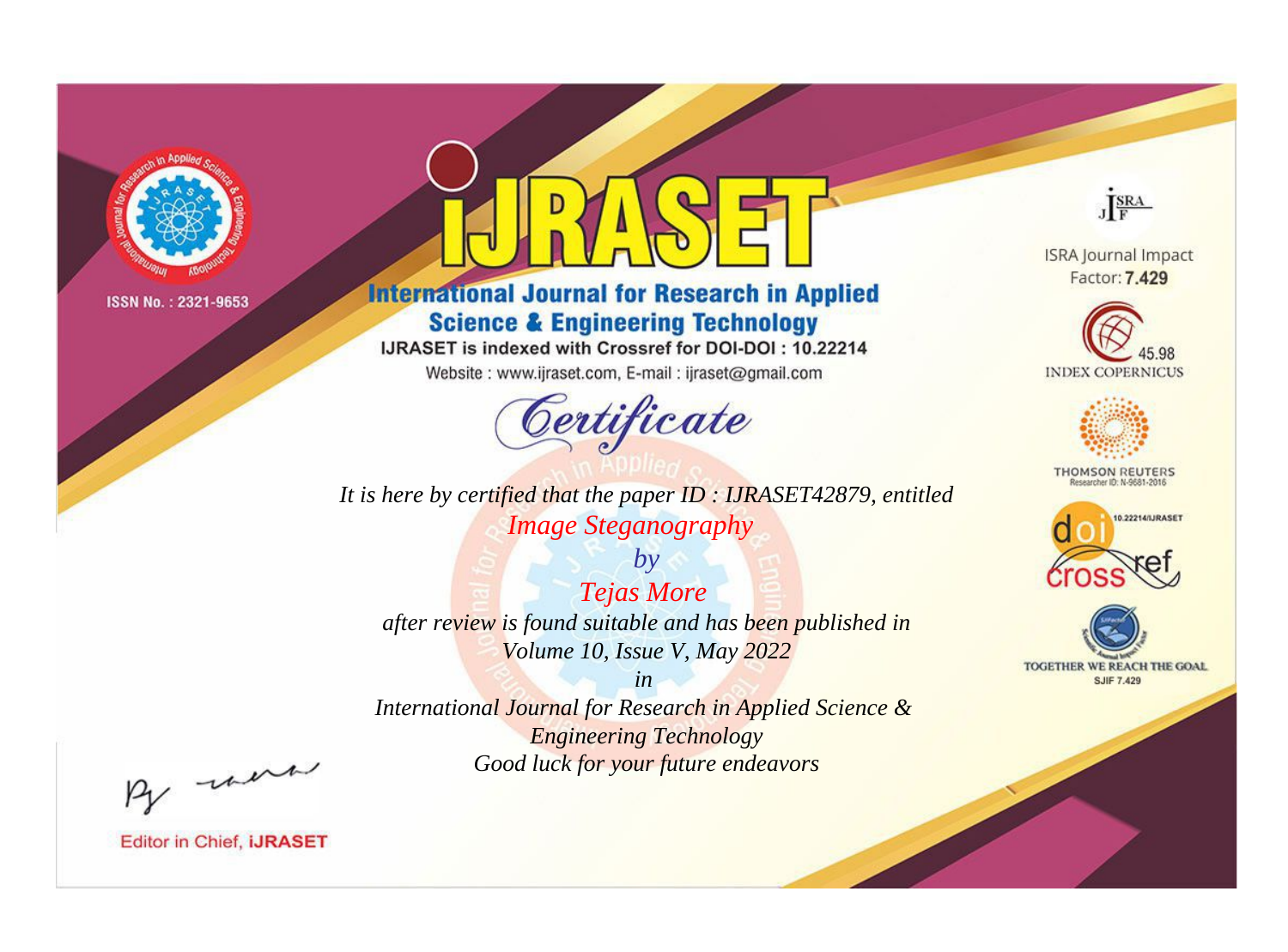

# **International Journal for Research in Applied Science & Engineering Technology**

IJRASET is indexed with Crossref for DOI-DOI: 10.22214

Website: www.ijraset.com, E-mail: ijraset@gmail.com



*It is here by certified that the paper ID : IJRASET42879, entitled Image Steganography*

*by Prashant Shelvane after review is found suitable and has been published in Volume 10, Issue V, May 2022*

*in International Journal for Research in Applied Science & Engineering Technology Good luck for your future endeavors*



**ISRA Journal Impact** Factor: 7.429





**THOMSON REUTERS** 





By morn